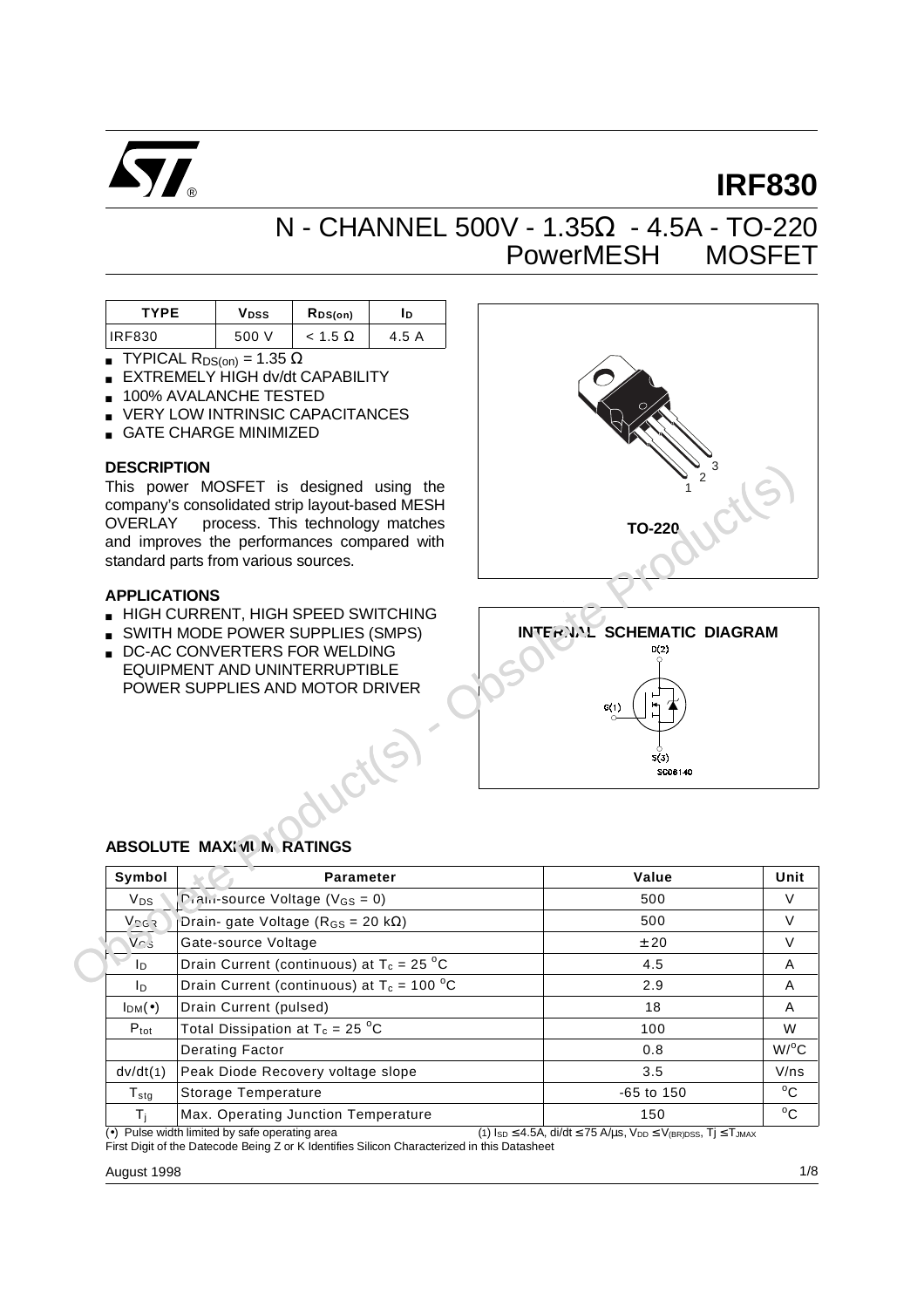# **THERMAL DATA**

| $R_{\rm thi-case}$    | Thermal Resistance Junction-case               | Max | 1.25 | $^{\circ}$ C/W |
|-----------------------|------------------------------------------------|-----|------|----------------|
| Rthi-amb              | Thermal Resistance Junction-ambient            | Max | 62.5 | oC/W           |
| $R_{\text{thc-sink}}$ | Thermal Resistance Case-sink                   | Tvp | 0.5  | $\rm ^{o}C/W$  |
|                       | Maximum Lead Temperature For Soldering Purpose |     | 300  | $\sim$         |

## **AVALANCHE CHARACTERISTICS**

| Symbol          | <b>Parameter</b>                                                                                                              | Max Value | Unit |
|-----------------|-------------------------------------------------------------------------------------------------------------------------------|-----------|------|
| <b>LAR</b>      | Avalanche Current, Repetitive or Not-Repetitive<br>(pulse width limited by T <sub>i</sub> max)                                | 4.5       |      |
| E <sub>AS</sub> | Single Pulse Avalanche Energy<br>(starting T <sub>i</sub> = 25 °C, I <sub>D</sub> = I <sub>AR</sub> , V <sub>DD</sub> = 50 V) | 290       | mJ   |

## **ELECTRICAL CHARACTERISTICS**  $(T_{\text{case}} = 25 \text{ °C}$  unless otherwise specified) OFF

| Symbol                                                  | <b>Parameter</b>                                                                  | <b>Test Conditions</b>                                               | Min. | Typ.             | Max.    | Unit           |
|---------------------------------------------------------|-----------------------------------------------------------------------------------|----------------------------------------------------------------------|------|------------------|---------|----------------|
|                                                         |                                                                                   |                                                                      |      |                  |         |                |
| $V_{(BR)DSS}$                                           | Drain-source<br><b>Breakdown Voltage</b>                                          | $I_D = 250 \mu A$ V <sub>GS</sub> = 0                                | 500  |                  |         | $\vee$         |
| <b>l</b> pss                                            | Zero Gate Voltage<br>Drain Current ( $V_{GS} = 0$ )                               | $V_{DS}$ = Max Rating<br>$T_c = 125 °C$<br>$V_{DS}$ = Max Rating     |      |                  | 1<br>50 | μA<br>μA       |
| lgss                                                    | Gate-body Leakage<br>Current ( $V_{DS} = 0$ )                                     | $V$ <sub>GS</sub> = $\pm$ 20 V                                       |      |                  | ± 100   | nA             |
| ON $(*)$                                                |                                                                                   |                                                                      |      |                  |         |                |
| Symbol                                                  | <b>Parameter</b>                                                                  | <b>Test Conditions</b>                                               | Min. | Typ.             | Max.    | Unit           |
| $V$ <sub>GS<math>(th)</math></sub>                      | Gate Threshold<br>Voltage                                                         | $V_{DS} = V_{GS}$ $I_D = 250 \mu A$                                  | 2    | 3                | 4       | $\vee$         |
| $R_{DS(on)}$                                            | Static Drain-source On<br>Resistance                                              | $V_{GS} = 10V$ $I_D = 2.7 A$                                         |      | 1.35             | 1.5     | $\Omega$       |
| $I_{D(on)}$                                             | On State Drain Current                                                            | $V_{DS}$ > $I_{D(0n)}$ x $R_{DS(0n)max}$<br>$V$ <sub>GS</sub> = 10 V | 4.5  |                  |         | A              |
| <b>DYNAMIC</b>                                          |                                                                                   |                                                                      |      |                  |         |                |
| Symbol                                                  | <b>Parameter</b>                                                                  | <b>Test Conditions</b>                                               | Min. | Typ.             | Max.    | Unit           |
| $g_{fs}(*)$                                             | Forward<br>Transconductance                                                       | $ln = 2.7 A$<br>$V_{DS} > I_{D(0n)}$ x $R_{DS(0n)max}$               | 2.5  |                  |         | S              |
| $C$ <sub>iss</sub><br>$C_{\rm oss}$<br>C <sub>rss</sub> | Input Capacitance<br><b>Output Capacitance</b><br>Reverse Transfer<br>Capacitance | $V_{DS} = 25 V$ f = 1 MHz $V_{GS} = 0$                               |      | 610<br>120<br>10 |         | pF<br>pF<br>pF |

#### ON (∗)

| Symbol       | <b>Parameter</b>                                                     | <b>Test Conditions</b>                                                               | Min. | Typ. | Max. | Unit |
|--------------|----------------------------------------------------------------------|--------------------------------------------------------------------------------------|------|------|------|------|
| $V$ GS(th)   | Gate Threshold<br>Voltage                                            | $V_{DS} = V_{GS}$ $I_D = 250 \mu A$                                                  |      | 3    | 4    |      |
| $R_{DS(on)}$ | Static Drain-source On $ V_{GS} = 10V$ $ _{D} = 2.7 A$<br>Resistance |                                                                                      |      | 1.35 | 1.5  |      |
| ID(on)       |                                                                      | On State Drain Current $ V_{DS} > I_{D(0n)} \times R_{DS(0n)max}$<br>$V_{GS}$ = 10 V | 4.5  |      |      |      |

#### DYNAMIC

| Symbol                                       | Parameter                                                                                | <b>Test Conditions</b>                                    | Min. | Tvp.             | Max. | Unit           |
|----------------------------------------------|------------------------------------------------------------------------------------------|-----------------------------------------------------------|------|------------------|------|----------------|
| $g_{fs}(*)$                                  | Forward<br>Transconductance                                                              | $I_D = 2.7 A$<br>$V_{DS}$ > $I_{D(on)}$ x $R_{DS(on)max}$ | 2.5  |                  |      | S              |
| Ciss<br>C <sub>oss</sub><br>C <sub>rss</sub> | Input Capacitance<br><b>Output Capacitance</b><br><b>Reverse Transfer</b><br>Capacitance | $V_{DS} = 25$ V f = 1 MHz $V_{GS} = 0$                    |      | 610<br>120<br>10 |      | pF<br>рF<br>рF |

 $\sqrt{M}$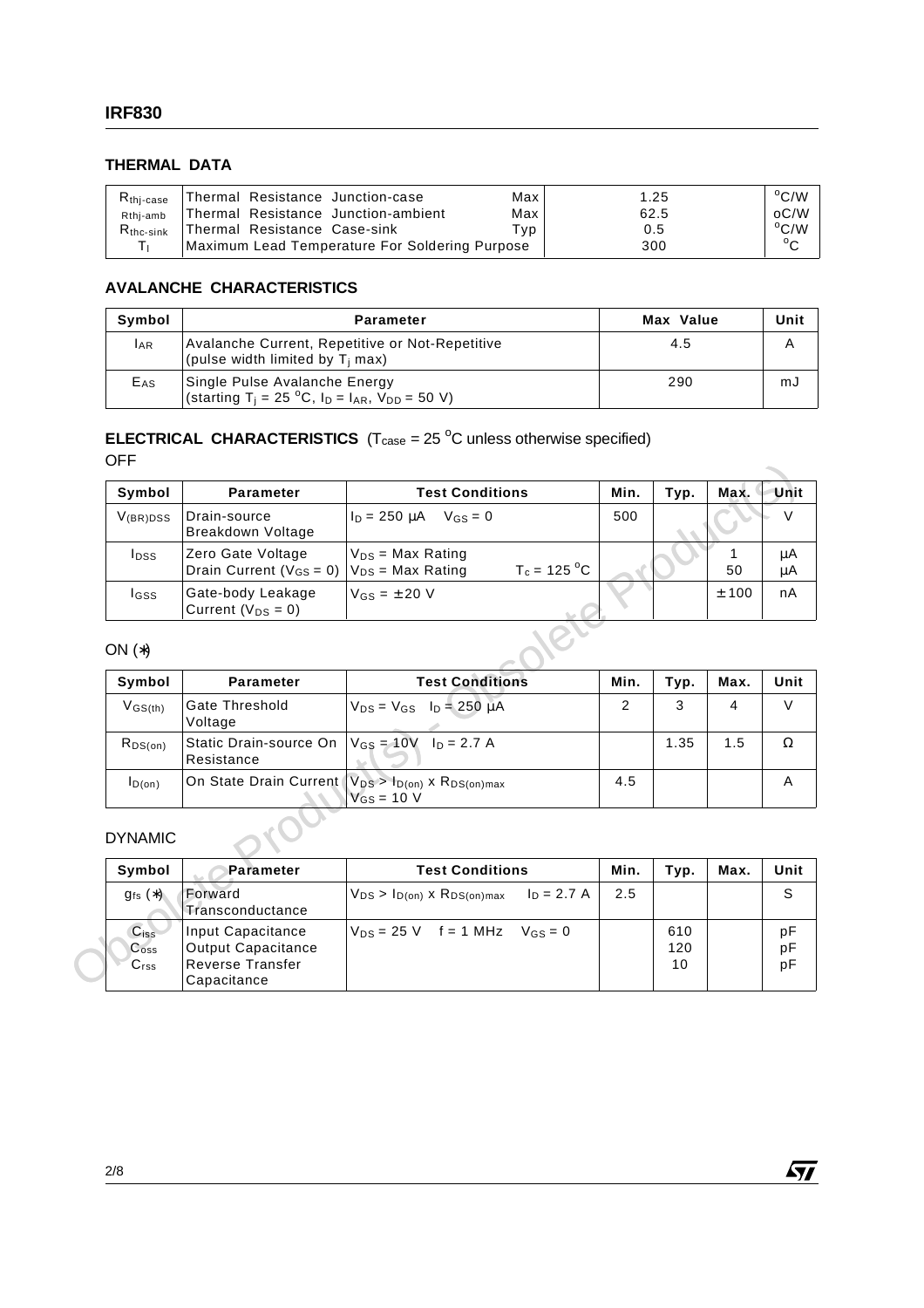# **ELECTRICAL CHARACTERISTICS** (continued)

### SWITCHING ON

| Symbol                        | <b>Parameter</b>                                                    | <b>Test Conditions</b>                                                                                                           | Min. | Typ.           | Max. | Unit           |
|-------------------------------|---------------------------------------------------------------------|----------------------------------------------------------------------------------------------------------------------------------|------|----------------|------|----------------|
| $t_{d(on)}$<br>t <sub>r</sub> | Turn-on Time<br>Rise Time                                           | $V_{DD} = 250 \text{ V}$ $I_D = 2.9 \text{ A}$<br>$V$ <sub>GS</sub> = 10 V<br>$R_G = 4.7 \Omega$<br>(see test circuit, figure 3) |      | 11.5<br>8      |      | ns<br>ns       |
| Qg<br>$Q_{gs}$<br>$Q_{gd}$    | <b>Total Gate Charge</b><br>Gate-Source Charge<br>Gate-Drain Charge | $V_{DD} = 400$ V $I_D = 3$ A $V_{GS} = 10$ V                                                                                     |      | 22<br>7.2<br>8 | 30   | nC<br>nC<br>nC |

## SWITCHING OFF

| Symbol        | <b>Parameter</b>      | <b>Test Conditions</b>                         | Min. | Tvp. | Max. | Unit |
|---------------|-----------------------|------------------------------------------------|------|------|------|------|
| $t_{r(Voff)}$ | Off-voltage Rise Time | $V_{DD} = 400 \text{ V}$ $I_D = 4.5 \text{ A}$ |      |      |      | ns   |
|               | <b>Fall Time</b>      | $R_G = 4.7 \Omega$ V <sub>GS</sub> = 10 V      |      |      |      | ns   |
| τc.           | 'Cross-over Time      | (see test circuit, figure 5)                   |      | 15   |      | ns   |

## SOURCE DRAIN DIODE

| ιc                               | סוווו וסעט-פגטוט                                                                                                         | (SEE LEST CITUUM, HYUTE 3)                                                            |      | ιv   |           | 110    |
|----------------------------------|--------------------------------------------------------------------------------------------------------------------------|---------------------------------------------------------------------------------------|------|------|-----------|--------|
|                                  | <b>SOURCE DRAIN DIODE</b>                                                                                                |                                                                                       |      |      |           |        |
| Symbol                           | <b>Parameter</b>                                                                                                         | <b>Test Conditions</b>                                                                | Min. | Typ. | Max.      | Unit   |
| lsp<br>$I_{\text{SDM}}(\bullet)$ | Source-drain Current<br>Source-drain Current<br>(pulsed)                                                                 |                                                                                       |      |      | 4.5<br>18 | A<br>A |
| $V_{SD}(*)$                      | Forward On Voltage                                                                                                       | $V$ <sub>GS</sub> = 0<br>$I_{SD} = 4.5 A$                                             |      |      | 1.6       | $\vee$ |
| $t_{rr}$                         | <b>Reverse Recovery</b><br>Time                                                                                          | $I_{SD} = 4.5$ A di/dt = 100 A/us<br>$V_{DD} = 100 \text{ V}$ T <sub>j</sub> = 150 °C |      | 435  |           | ns     |
| $Q_{rr}$                         | Reverse Recovery<br>Charge                                                                                               | (see test circuit, figure 5)                                                          |      | 3.3  |           | μC     |
| <b>IRRM</b>                      | Reverse Recovery<br>Current                                                                                              |                                                                                       |      | 15   |           | A      |
| Safe Operating Area              | (*) Pulsed: Pulse duration = $300 \,\mu s$ , duty cycle 1.5 %<br>(•) Pulse width limited by safe operating area<br>oduct | Thermal Impedance                                                                     |      |      |           |        |
|                                  |                                                                                                                          |                                                                                       |      |      |           |        |
| $I_D(A)$<br>$10^1$ <sub>8</sub>  | OSION                                                                                                                    | GC74180<br>K.<br>$\delta = 0.5$<br>0.2<br>100 $\mu$ s<br>0.1                          |      |      | GC18400   |        |

#### Safe Operating Area New York Thermal Impedance



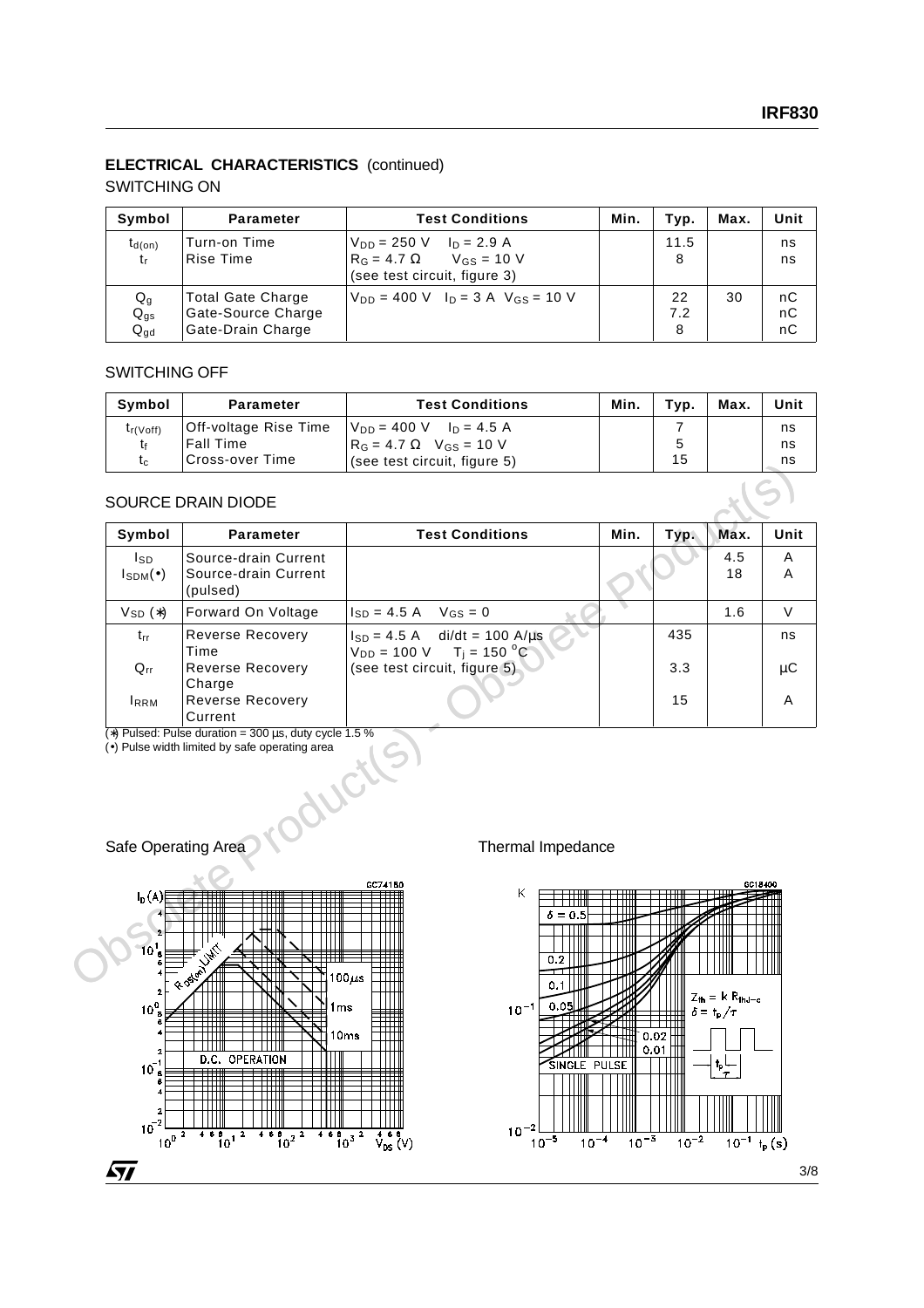Output Characteristics



**Transconductance** 



Gate Charge vs Gate-source Voltage



Transfer Characteristics







Capacitance Variations

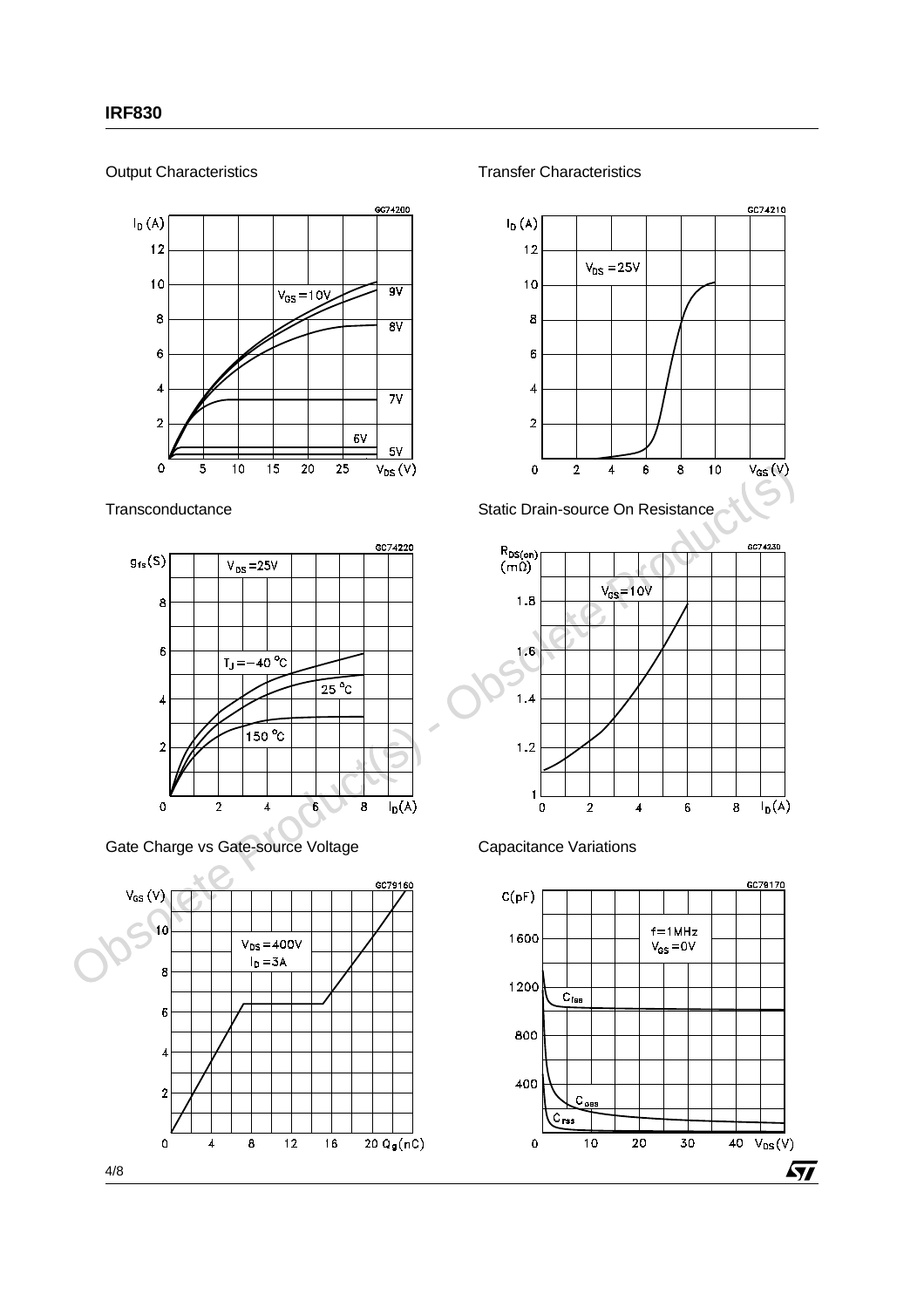Normalized Gate Threshold Voltage vs **Temperature** 



Source-drain Diode Forward Characteristics





Normalized On Resistance vs Temperature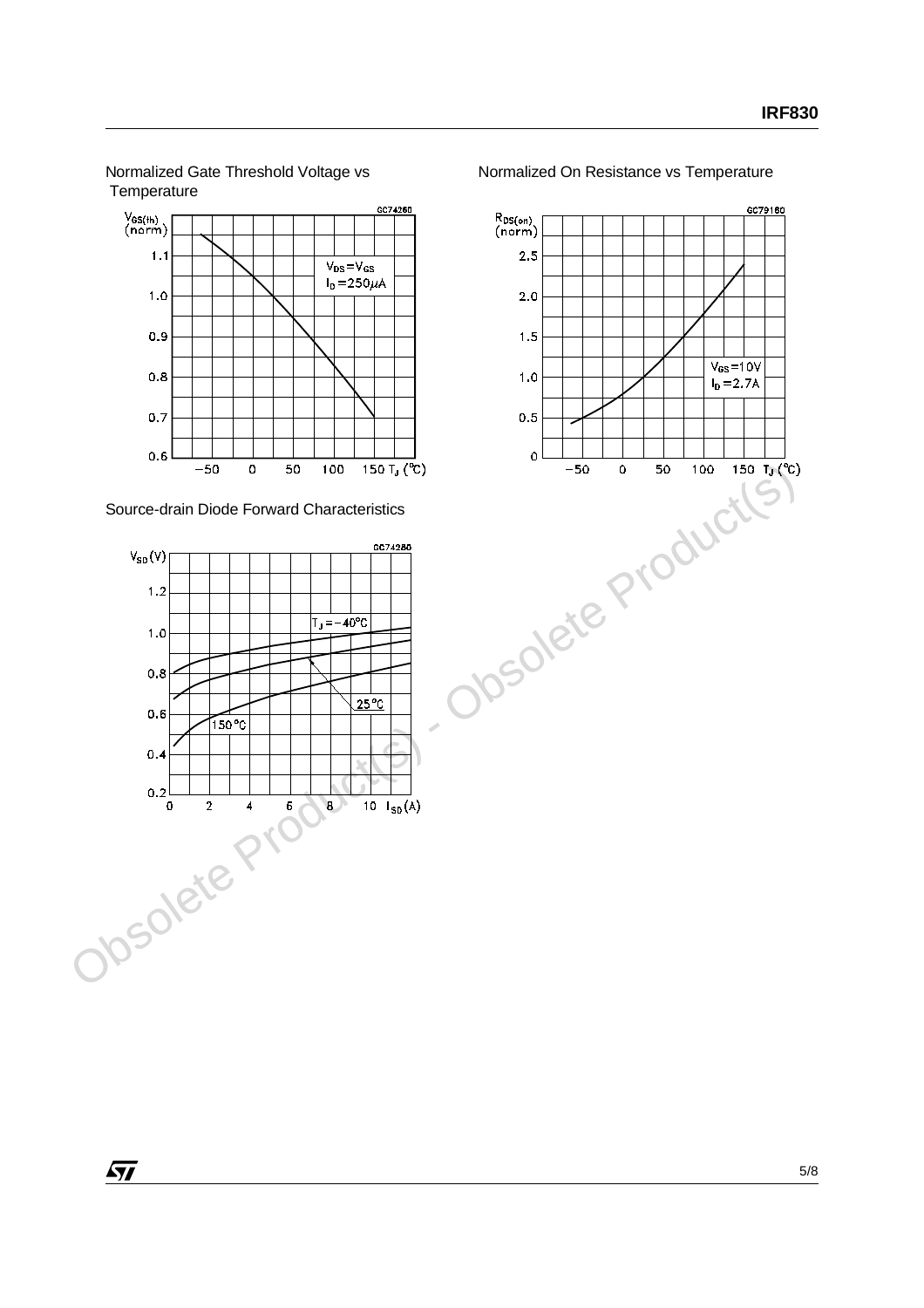

**Fig. 1:** Unclamped Inductive Load Test Circuit

#### **Fig. 3:** Switching Times Test Circuits For Resistive Load



**Fig. 5:** Test Circuit For Inductive Load Switching And Diode Recovery Times



#### **Fig. 1:** Unclamped Inductive Waveform







 $\sqrt{27}$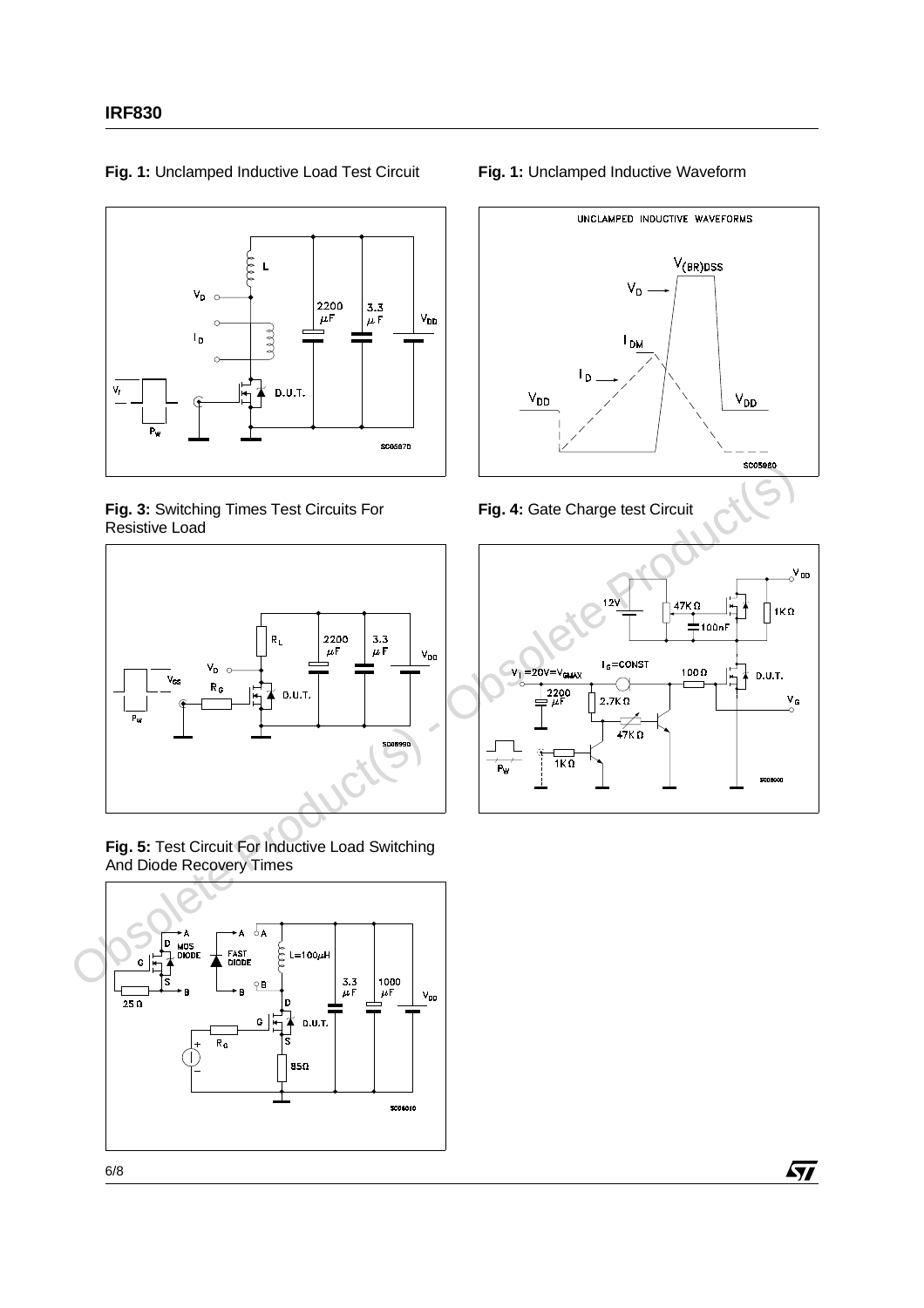| DIM.           |       | mm   |       |       | inch  |       |  |  |
|----------------|-------|------|-------|-------|-------|-------|--|--|
|                | MIN.  | TYP. | MAX.  | MIN.  | TYP.  | MAX.  |  |  |
| Α              | 4.40  |      | 4.60  | 0.173 |       | 0.181 |  |  |
| $\mathbf C$    | 1.23  |      | 1.32  | 0.048 |       | 0.051 |  |  |
| D              | 2.40  |      | 2.72  | 0.094 |       | 0.107 |  |  |
| D <sub>1</sub> |       | 1.27 |       |       | 0.050 |       |  |  |
| E              | 0.49  |      | 0.70  | 0.019 |       | 0.027 |  |  |
| F              | 0.61  |      | 0.88  | 0.024 |       | 0.034 |  |  |
| F1             | 1.14  |      | 1.70  | 0.044 |       | 0.067 |  |  |
| F <sub>2</sub> | 1.14  |      | 1.70  | 0.044 |       | 0.067 |  |  |
| G              | 4.95  |      | 5.15  | 0.194 |       | 0.203 |  |  |
| G <sub>1</sub> | 2.4   |      | 2.7   | 0.094 |       | 0.106 |  |  |
| H2             | 10.0  |      | 10.40 | 0.393 |       | 0.409 |  |  |
| L2             |       | 16.4 |       |       | 0.645 |       |  |  |
| L4             | 13.0  |      | 14.0  | 0.511 |       | 0.551 |  |  |
| L <sub>5</sub> | 2.65  |      | 2.95  | 0.104 |       | 0.116 |  |  |
| L <sub>6</sub> | 15.25 |      | 15.75 | 0.600 |       | 0.620 |  |  |
| L7             | 6.2   |      | 6.6   | 0.244 | ╲     | 0.260 |  |  |
| L9             | 3.5   |      | 3.93  | 0.137 |       | 0.154 |  |  |
| DIA.           | 3.75  |      | 3.85  | 0.147 |       | 0.151 |  |  |





 $\overline{SI}$ 

7/8